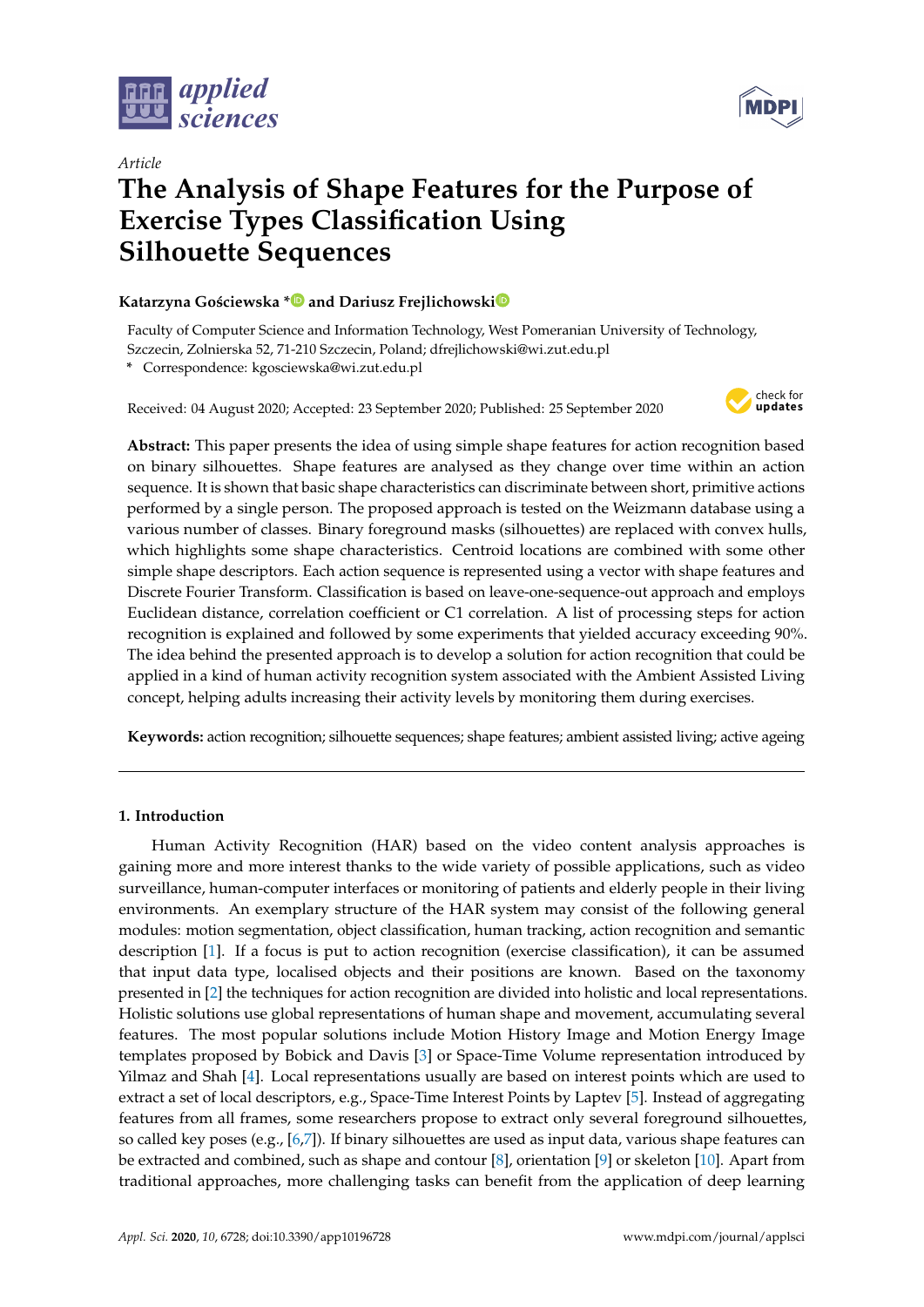techniques, such as Convolutional Neural Networks [\[11\]](#page-10-10). Ultimately, the choice of methods is dependant, among others, on the application scenario and data complexity.

A task of exercise classification can be related to the Ambient Assisted Living (AAL), which refers to concepts, products and services introducing new technologies for people in all phases of life, allowing them to stay healthy, independent, safe and well-functioning at their living environment. In the era of an ageing society and a significant proportion of older people living alone or unattended, expanding the range of care support options is becoming more and more important. Another major focus of AAL is prolonging the time people can live on their own, being in good health and in good physical shape. This is related to the increasing life expectancy and successful ageing. The World Health Organisation policy in Active Ageing applies to physical, mental and social well-being, and is defined in [\[12\]](#page-10-11) as "the process of optimizing opportunities for health, participation and security in order to enhance quality of life as people age". Among people aged 45 and over, non-communicable diseases (NCDs) are the most frequent causes of mortality and disability all over the world. The risk of NCDs morbidity is higher in this age group; however, risk factors may originate in younger years. NCDs include, among others, cardiovascular diseases, hypertension, diabetes, chronic obstructive pulmonary disease, musculoskeletal conditions and mental health conditions. One of the risk factors is a sedentary lifestyle [\[12\]](#page-10-11). Low level of physical activity and lack of exercises can directly lead to obesity which increases the risk of NCDs as well. The study presented in [\[13\]](#page-10-12) shows that greater physical fitness is associated with reduced risk of developing many NCDs. The authors of [\[14\]](#page-10-13) advise promoting positive health behaviour rather than reducing negative ones, such as above-mentioned sedentary lifestyle. It is recommended to focus on the benefits of physical activity, provide motivation and promote self-care. Models based on social-cognitive behavioural theory are indicated as self-regulatory strategies that can contribute to increasing physical activity based on skills such as goal setting and self-monitoring of progress.

This paper follows the idea of active ageing and the use of activity monitoring solutions. However, the approach which is here proposed aims only at recognizing primitive actions that resemble some recommended exercise types [\[15\]](#page-11-0), such as resistance, aerobic, stretching, balance and flexibility exercises. A specific scenario is assumed in which a person wants to do a workout in front of a laptop where a video with exercises is displayed. The laptop camera captures people's activities and the algorithm analyses them. The classification is performed in order to determine the amount, frequency and duration of a specific exercise. This, in some way, may encourage a person to engage in more physical activity. Due to presented reasoning, Section [2.](#page-1-0) Related works is focused on the methods and techniques used in action recognition approaches based on video content analysis. In our approach, we use foreground masks extracted from video sequences, each representing single person performing an action. Foreground masks carry information about an object's pose, shape and localisation. Therefore, various features can be retrieved and combined in order to create an action representation—here it is proposed to combine trajectory, simple shape descriptors and Discrete Fourier Transform (DFT).

The rest of the paper is organised as follows: Section [2](#page-1-0) presents selected related works, that concern the recognition and classification of similar actions. Section [3](#page-3-0) explains consecutive steps of the proposed approach together with applied methods and algorithms. Section [4](#page-7-0) describes experimental conditions and presents the results. Section [5](#page-9-0) discusses the results and concludes the paper.

## <span id="page-1-0"></span>**2. Related Works**

An action can be defined as a single person short activity composed of multiple gestures organised in time that lasts up to several seconds or minutes [\[1](#page-10-0)[,16\]](#page-11-1), e.g., running, walking or bending. Many actions can be performed for a longer time than several minutes, however due to their periodic characteristic only a short action span is used for recognition. The recognition process is here understood as assigning action labels to sequences of images [\[17\]](#page-11-2). Then, action classification can be based on various features, such as colour, grey levels, texture, shape or characteristic points like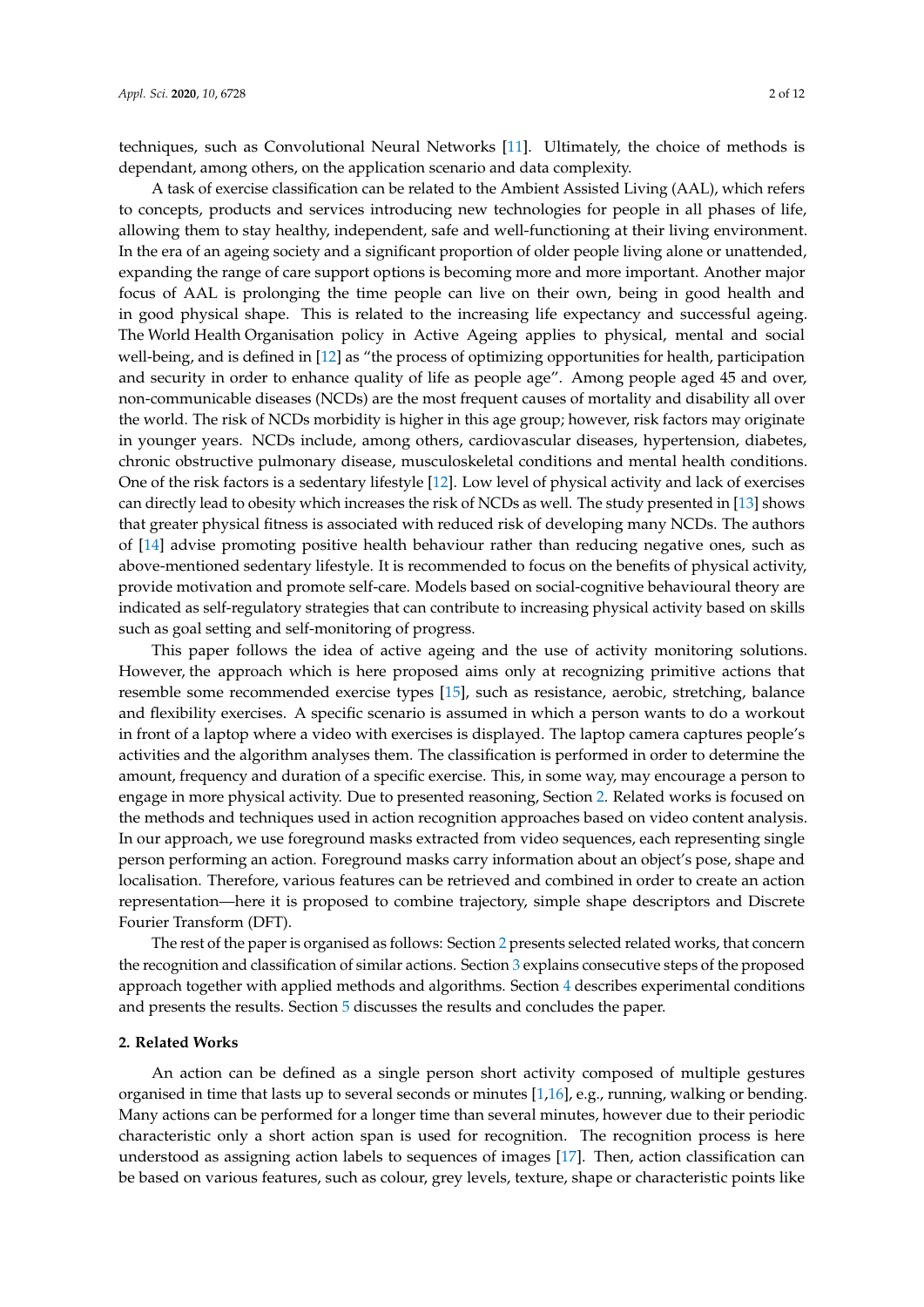centroid or contour. Selected features are numerically represented using specific description algorithms in a form of so-called representation or descriptor. According to [\[2\]](#page-10-1), good representation for action recognition has to be easy to calculate, provide a description for as many classes as possible and reflect similarities between look-alike actions. There is a large body of literature on video-based action recognition and related topics investigating wide variety of methods and algorithms using diverse features. An interest is reflected in the still emerging surveys and reviews (e.g., [\[2](#page-10-1)[,18](#page-11-3)[–22\]](#page-11-4)). Due to many techniques on action classification reported in the literature, here we refer to several works that correspond to our interests in terms of the methods and data used.

The authors of [\[23\]](#page-11-5) propose a novel pose descriptor based on the human silhouette, called Histogram of Oriented Rectangles. The human silhouette is represented by a set of oriented rectangular patches, and the distribution of these patches is represented as oriented histograms. Histograms are classified by different techniques, such as nearest neighbour classification, Support Vector Machine (SVM) and Dynamic Time Warping (DTW), among which the last one turned out to be the most accurate. Another silhouette based feature was proposed in [\[24\]](#page-11-6) which uses Trace transform for a set of silhouettes representing single period of action. The authors introduce two feature extraction methods: History Trace Templates (a sequence representation with spatio-temporal information) and History Triple Features (a set of invariant features calculated for every frame). The classification is performed using Radial Basis Function Kernel SVM and Linear Discriminant Analysis is applied for dimensionality reduction. Action recognition based on silhouettes is presented in [\[25\]](#page-11-7) as well. All silhouettes in a sequence are represented as time series (using a rotation invariant distance function) and each of them is transformed into so-called Symbolic Aggregate approXimation (SAX). An action is then represented by a set of SAX vectors. The model is trained using the random forest method and various classification methods are tested. The authors of [\[26\]](#page-11-8) propose a novel feature for action recognition based on silhouette contours only. A contour is divided into radial bins of the same angle using centroid coordinates and a summary value is obtained for each bin. A summary value (variance, max value or range) depends on Euclidean distances from centroid to contour points in every radial bin. The proposed feature is used together with a bag of key poses approach and tested in single- and multi-view scenarios using DTW and leave-one-out procedure.

The authors of [\[8,](#page-10-7)[9\]](#page-10-8) use accumulated silhouettes (all binary masks of an action sequence are compressed into one image) instead of every silhouette separately. In [\[8\]](#page-10-7) various contour- and region-based features are combined, such as Cartesian Coordinate Features and Histogram of Oriented Gradients (HOG). SVM and K-nearest neighbour (KNN) classifiers are used (the latter one in two scenarios). In total, seven different features and three classifiers are experimentally tested. The highest accuracy is reported for a combination of HOG and KNN in leave-one-sequence-out scenario. In [\[9\]](#page-10-8) an average energy silhouette image is calculated for each sequence. Then region of interest is detected and several features are calculated: edge distribution of gradients, directional pixels and rotational information. These feature vectors are combined in action representations which are then classified using SVM classifier. In [\[10\]](#page-10-9), instead of accumulated silhouettes, the authors propose the cumulative skeletonised image—all foreground objects' skeletons of each action sequence are aligned to the centroid and accumulated into one image. Action features are extracted from these cumulative skeletonised images. In an off-line phase the most discriminant human body regions are selected and classified in an online phase using SVM. The authors of [\[27\]](#page-11-9) propose a motion descriptor which describes patterns of neighbouring trajectories. Two-level occurrence analysis is performed to discover motion patterns of trajectory points. Actions are classified using SVM with different kernels or random forest algorithm. The approach proposed in [\[28\]](#page-11-10) employs spectral domain features for action classification, however silhouette features are not involved. Instead, the two-dimensional Discrete Fourier Transform is applied to each video frame and a part of high amplitude coefficients is taken. For a given sequence, selected coefficients of all frames are concatenated into action representation. Larger representations can be reduced using Principal Component Analysis. Action classification is performed using SVM or a simple classifier based on Euclidean distance.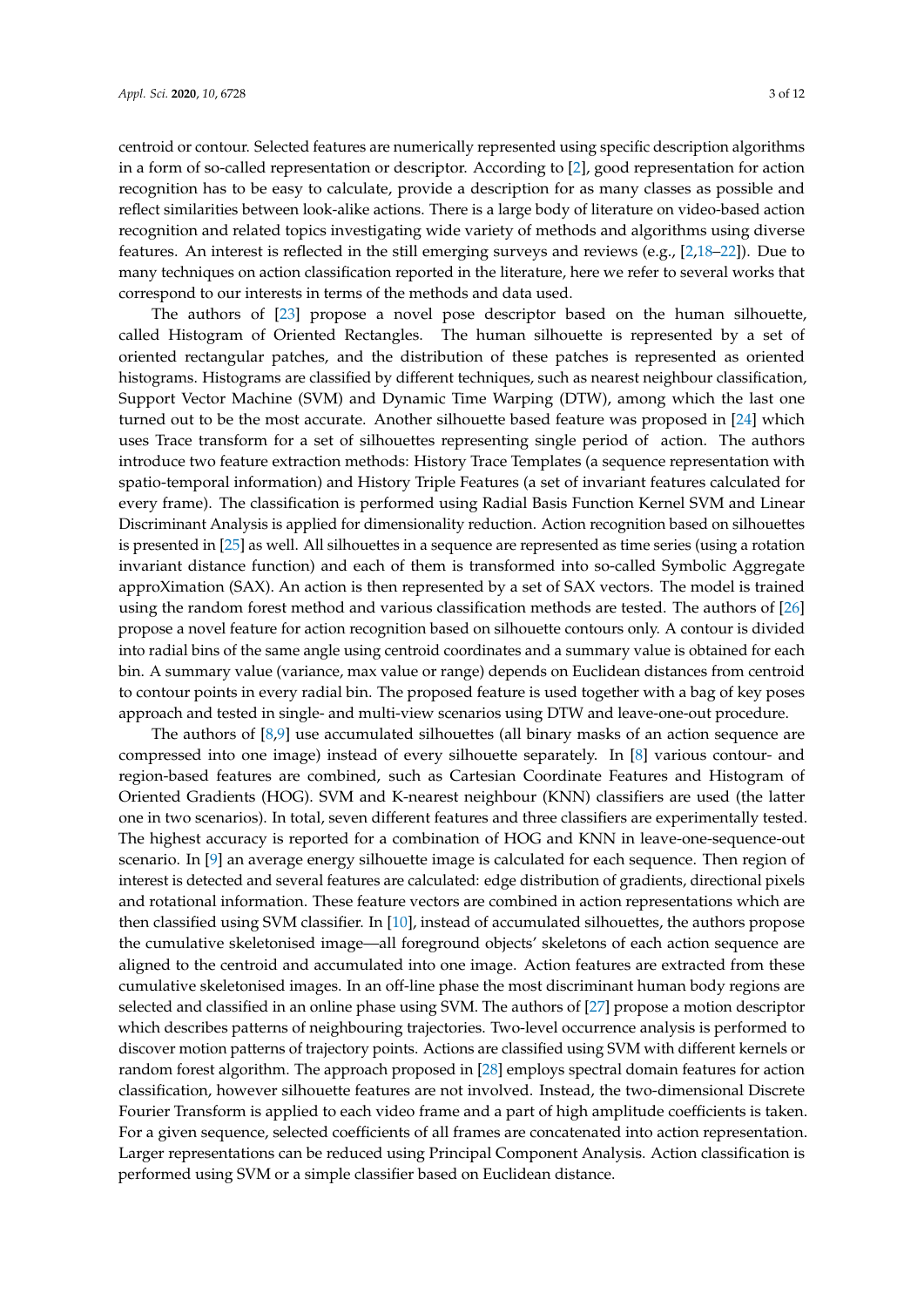#### <span id="page-3-0"></span>**3. Materials and Methods**

An action recognition procedure is proposed. It is based on simple features extracted from the entire silhouette and its characteristic points, which are combined into action representation. The proposed approach applies our previous findings and recent research, aiming at improving the results presented in [\[29\]](#page-11-11). The dataset and the general processing steps are the same and will be explained in the following subsections. Several changes at the data preprocessing step are introduced, and a new parameter is added for the action representation method that previously yielded the highest accuracy.

## *3.1. Data Preprocessing*

Due to the use of the Weizmann database [\[30\]](#page-11-12) it is assumed that for each video sequence there is a set of binary images, and these images are foreground masks extracted from video frames. One sequence represents one action type and one image contains one silhouette. Frames in which an object is occluded or too close to the edge of the video frame are removed. The direction of the action is checked and, if necessary, the video frames are flipped so that all objects in the sequence move from left to right. Then, each silhouette is replaced with its convex hull, which reduces the impact of some artefacts (e.g., additional pixels) introduced during background subtraction (see Figure [1](#page-3-1) for examples). It is indicated in [\[29\]](#page-11-11) that the use of convex hulls improves classification accuracy.

<span id="page-3-1"></span>

**Figure 1.** Sample silhouettes from the Weizmann database [\[30\]](#page-11-12) and the corresponding convex hulls.

Before the actual classification, the dataset is divided into two subsets based on the centroid locations on the consecutive frames. This is related to action characteristics—some of actions are performed by a person standing in place (short trajectory) and the rest contain a person who changes location in every frame (long trajectory). Examples are given in Figure [2.](#page-4-0) This procedure can be called a coarse classification. It influences subsequent steps of the approach which are performed separately in each subgroup. Therefore, there is a possibility of selecting different features and parameters better suited to the specific action types.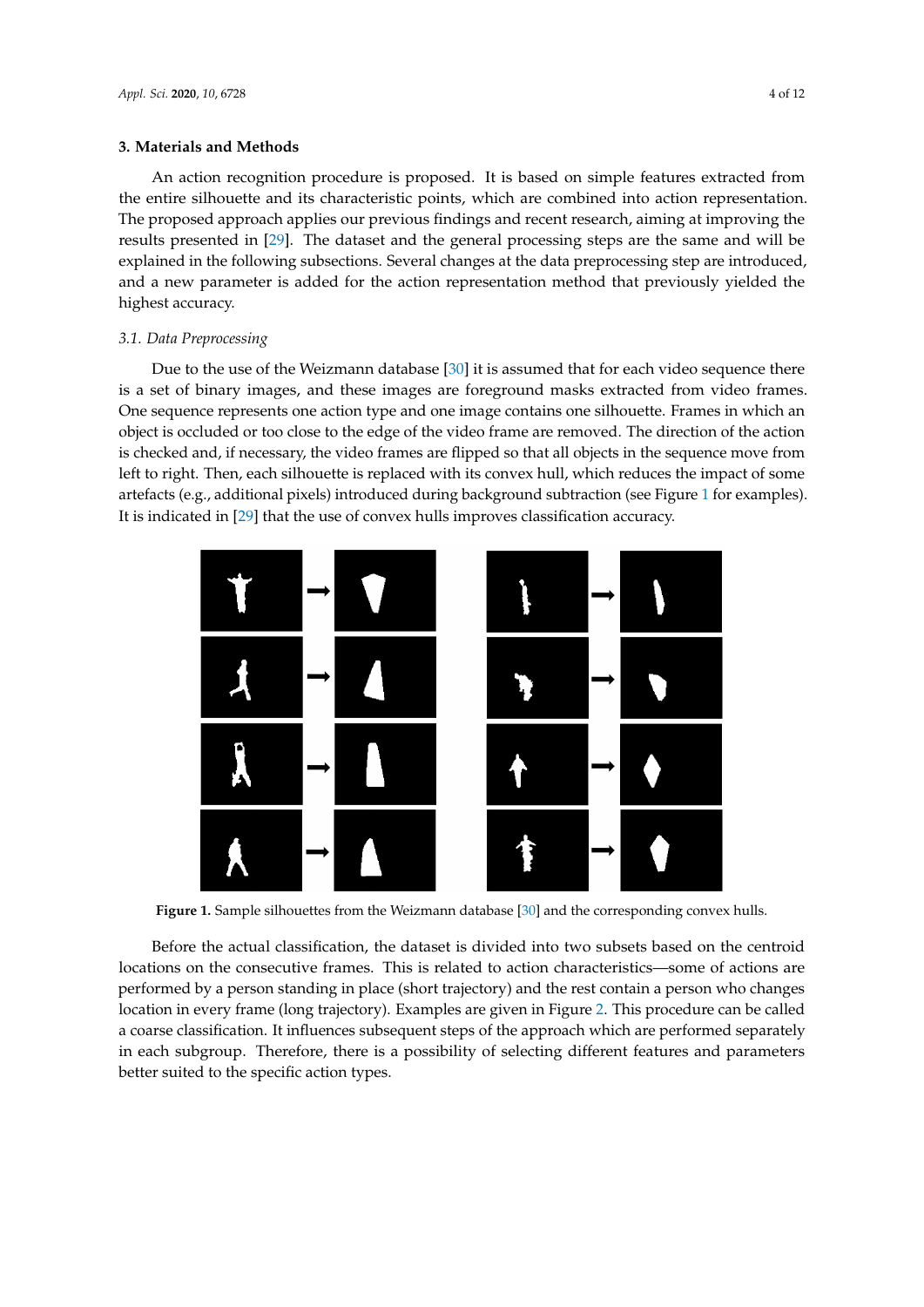<span id="page-4-0"></span>

**Figure 2.** Exemplary trajectories for ten different actions of one actor: actions performed in place are in the top row (bending, jumping-jack, jumping in place, one-hand waving and two-hand waving) and actions with changing location of a silhouette are depicted in the bottom row (jumping forward, running, galloping sideways, skipping and walking). Centroid trajectory is displayed over sample frame from a corresponding video sequence.

## *3.2. Shape Representation*

In this step, each image from the dataset is represented as a single number using a selected shape description algorithm—each number is a simple shape descriptor. The descriptors of all frames from a sequence are combined into one vector and values are normalized to [0, 1] range. This makes it easy to observe how the individual shape features change over time and how they differ between actions. Figure [3](#page-6-0) depicts example vectors as line graphs using very simple feature which is an area of a convex hull. Each input action sequence can be denoted as a set of binary masks  $BM_i = \{bm_1, bm_2, ..., bm_n\}$ , which is represented by a set of normalized descriptors  $SD_i = \{sd_1, sd_2, ..., sd_n\}$ , and *n* is the number of frames in a particular sequence.

Simple shape descriptors are basic shape measurements and shape ratios, often used to describe general shape characteristics. A shape measurement is a relative value dependent on the scale of the object. Shape ratio is an absolute value that can be calculated using some shape measurements. Selected simple shape descriptors are listed below (based on [\[31–](#page-11-13)[34\]](#page-11-14)):

- Area and perimeter, as the number of pixels belonging to the shape's region or contour respectively.
- Feret measures (Feret diameters):
	- **–** X Feret and Y Feret, the distances between the minimal and maximal horizontal and vertical coordinates of a contour respectively;
	- **–** X/Y Feret, the ratio of the X Feret to Y Feret;
	- **–** Max Feret, the maximum distance between any two points of a contour.
- Shape factors:
	- **–** Compactness, the ratio of the square of the shape's perimeter to its area;
	- **–** Roundness, measures shape's sharpness based on area and perimeter;
	- **–** Circularity ratio, defines how a shape is similar to a circle. It can be estimated as the ratio of the shape's area to the shape's perimeter square. It is also called a circle variance and calculated based on the mean and standard deviation obtained using distances from centroid to the contour points;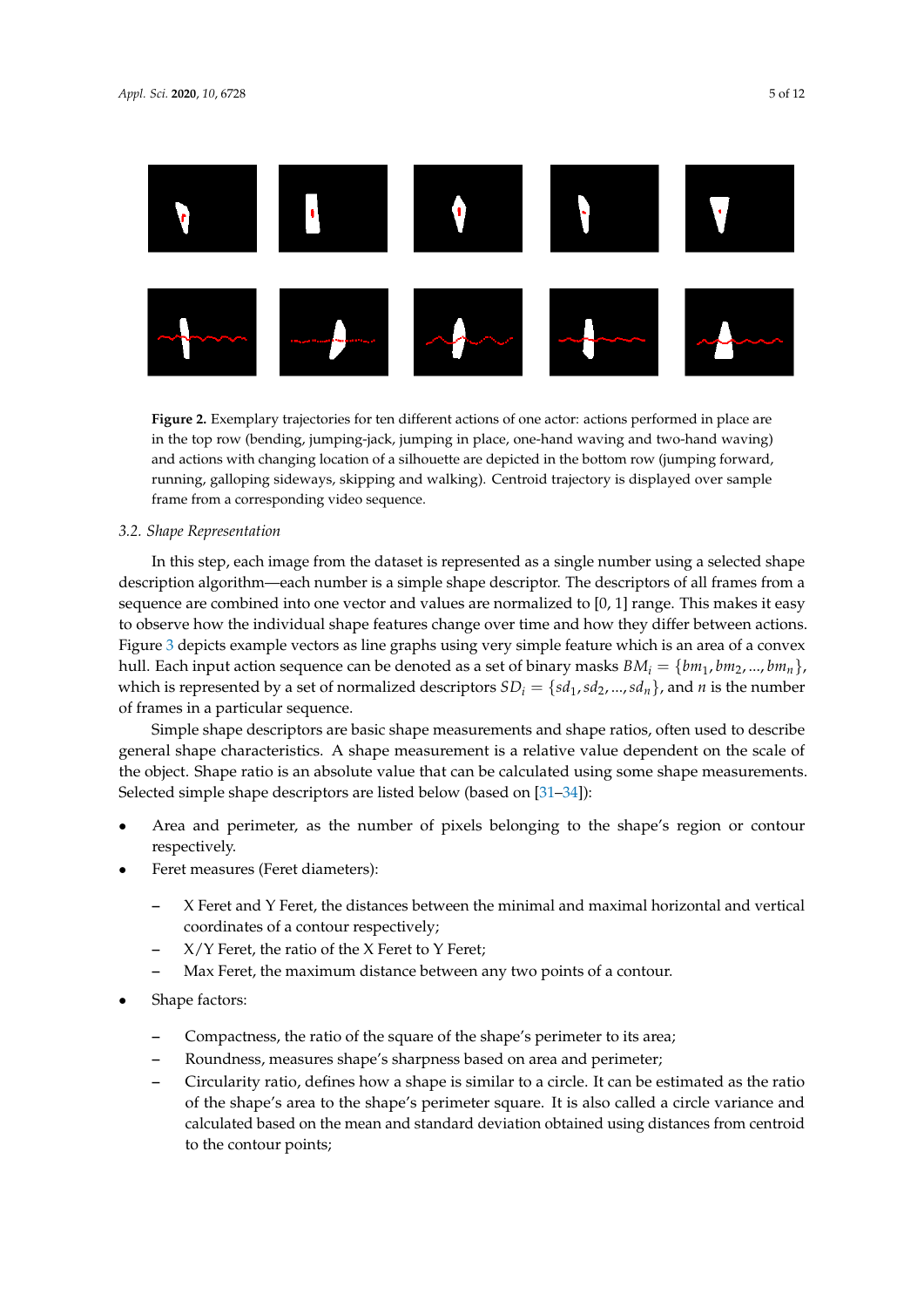- **–** Ellipse variance, defines how a shape is similar to an ellipse and can be estimated as a mapping error of a shape fitting an ellipse where both have the same covariance matrix. Similarly to circle variance, mean and standard deviation are used;
- **–** Width/length ratio, the ratio of the maximal to the minimal distance based on distances between centroid and contour points.
- Minimum bounding rectangle (MBR)—defines a smallest rectangular region that contains all points of a shape. A MBR can be measured in different ways and some ratios can be calculated:
	- **–** MBR measurements, which include area, perimeter, length and width. Length and width can be calculated based on specific pairs of MBR corner points, however in our experiments we always consider the shorter MBR side as its width;
	- **–** Rectangularity, the ratio of the area of a shape to the area of its MBR;
	- **–** Eccentricity, the ratio of width to length of the MBR (length is the longer side of the MBR and width is the shorter one);
	- **–** Elongation, a value of eccentricity subtracted from 1.
- Principal axes method (PAM), which defines two unique line segments that cross each other orthogonally within a shape's centroid. The lengths of the principal axes are used to calculate eccentricity which is the measure of aspect ratio.

# *3.3. Action Representation*

In the next step, all *SD* vectors are transformed into action representations (*AR*) using the Discrete Fourier Transform. A *SD*, in its form, is similar to shape signature and the one-dimensional version of the Discrete Fourier Transform can be applied. The number of elements in each *SD* is different due to various number of frames in video sequences. Therefore, to prepare action representations equal in size, the *N*-point Discrete Fourier Transform is calculated, where *N* is the predefined number of resultant Fourier coefficients. If *N* is larger than *n*, then *SD* vectors are appended with zeros in the time domain (zero-padding) which corresponds to the interpolation in the frequency domain. Otherwise, *SD* vectors are truncated and then Fourier coefficients are calculated. As a result, each *AR* contains *N* absolute values of Fourier coefficients. Usually, it was recommended that the vectors under transformation should have a length equal to a power of 2, due to the computational complexity. However, current implementations of the Discrete Fourier Transform can handle arbitrary size transforms, e.g., Fast Fourier Transform algorithm available in the FFTW library [\[35\]](#page-11-15).

## *3.4. Final Classification*

For action classification a standard leave-one-out cross-validation procedure is adopted. In each iteration, one sequence is left out and matched with the rest of sequences based on *AR* vectors. An *AR* which resulted to be the most similar (or less dissimilar) to the one under processing indicates its class. Indications from all iterations are verified with the original action labels and the percentage of correctly classified objects is taken (classification accuracy). For matching, three different measures are applied, namely Euclidean distance [\[36\]](#page-11-16), correlation coefficient based on Pearson's correlation [\[37\]](#page-11-17) and C1 correlation based on L1-norm [\[38\]](#page-11-18).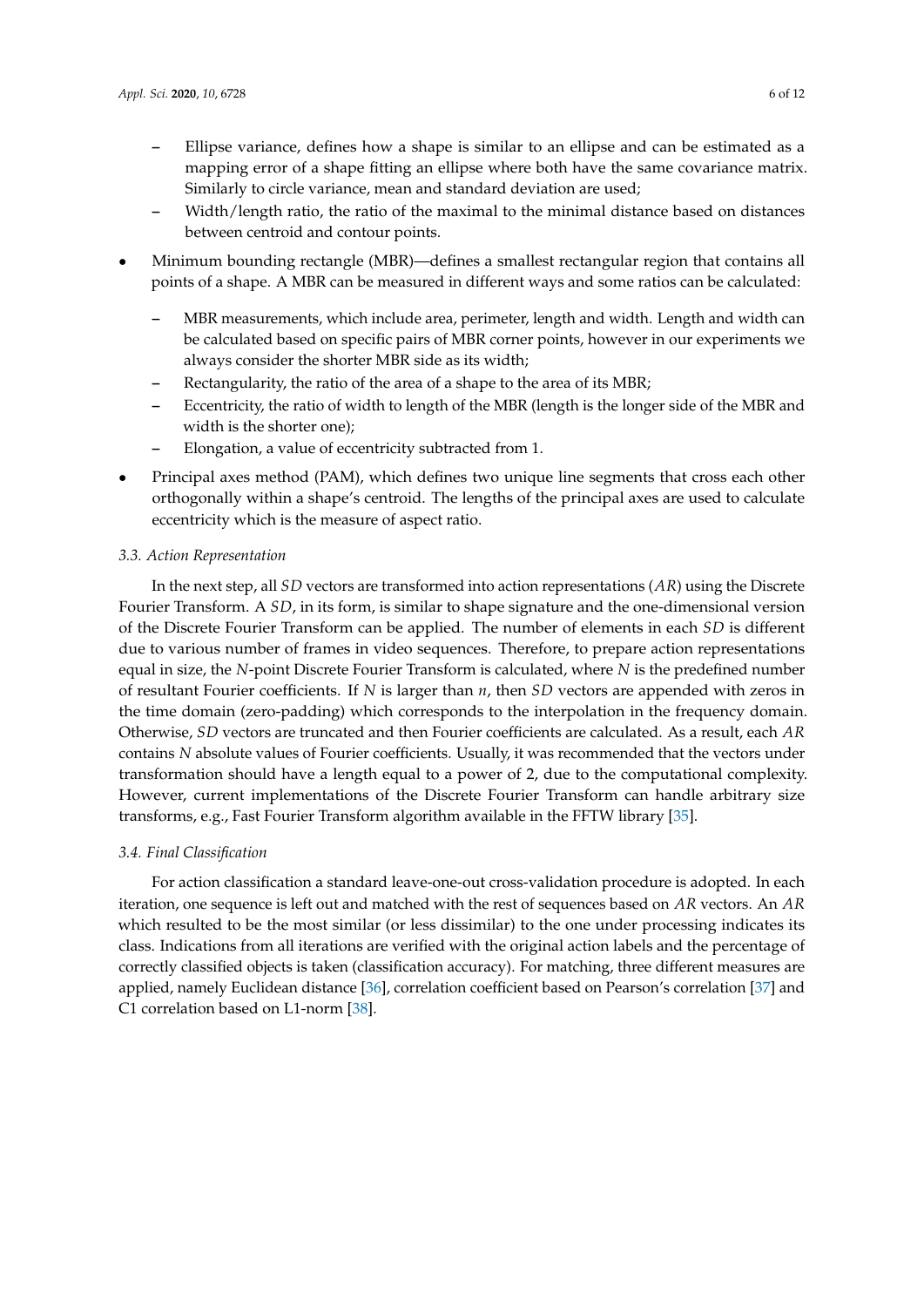<span id="page-6-0"></span>

**Figure 3.** Line graphs showing normalized area values for actions presented in Figure [2.](#page-4-0) The X axis corresponds to the consecutive frame numbers, while the Y axis corresponds to the normalized area values of the foreground object in each frame. Line graphs in the left column correspond to the actions performed in place (bending, jumping-jack, jumping in place, one-hand waving and two-hand waving), and line graphs for actions with changing location of a silhouette are depicted in the right column (jumping forward, running, galloping sideways, skipping and walking).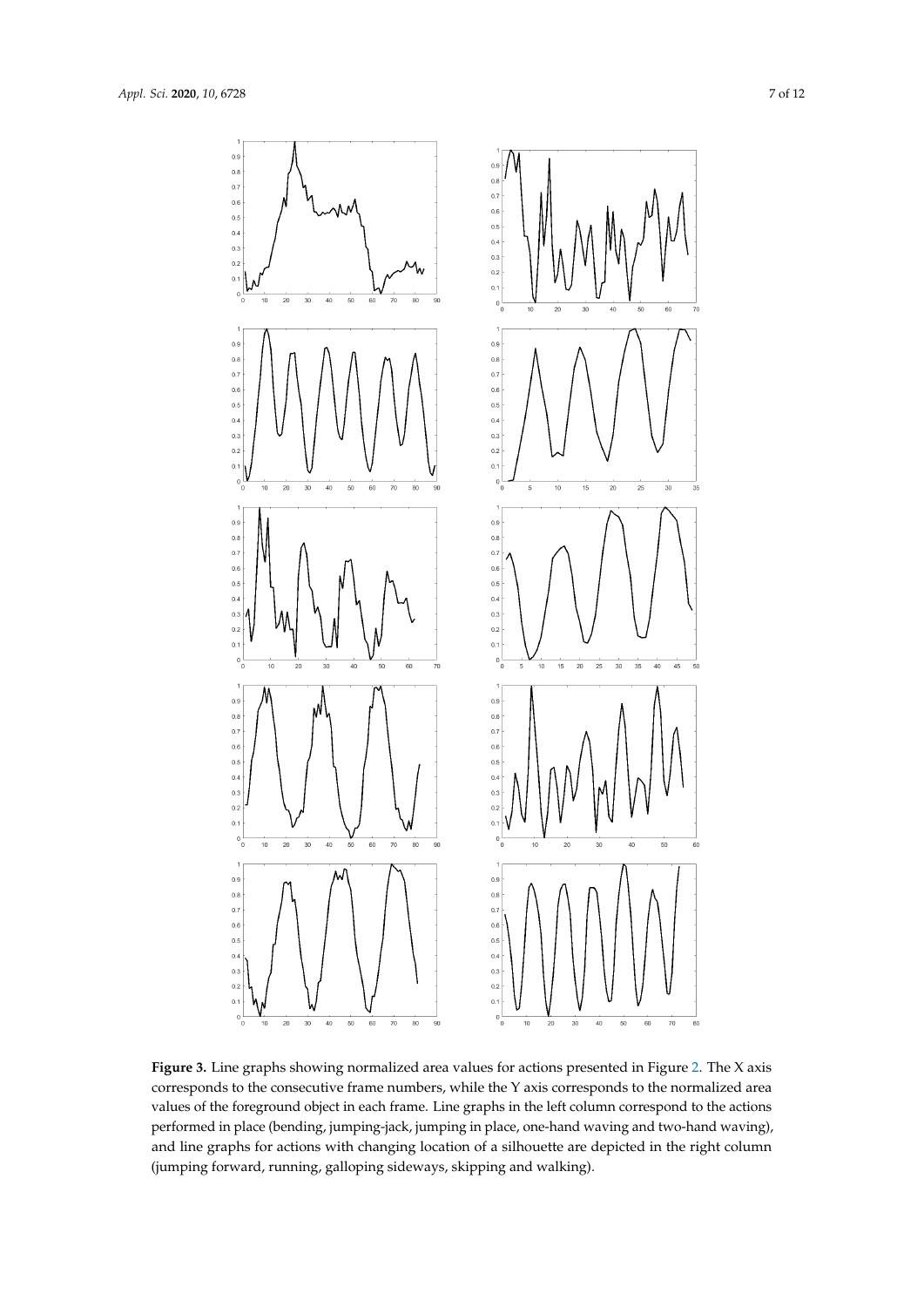#### <span id="page-7-0"></span>**4. Experimental Conditions and Results**

The experiments were performed with the use of the Weizmann dataset [\[30\]](#page-11-12), which consists of short video sequences that last up to several seconds  $(144 \times 180 \text{ px}, 50 \text{fps})$ . Foreground binary masks extracted from the database were made available by its authors and are here used as input data. There are masks for 93 sequences, however three of them are removed—one actor doubled three actions by moving with two different directions. In result, the database has 10 action classes and each action type is performed by nine different actors. During the experiments we follow the data processing steps presented in the previous section. Firstly, each frame is preprocessed individually and then all sequences are divided into two subsets—actions performed in place and actions with changing location of a silhouette. After preprocessing the number of images in a sequence varies from 28 to 146. The group of actions performed in place consists of five action classes: 'bend', 'jump in place', 'jumping jack', 'wave one hand' and 'wave two hands', whereas actions with changing location of a silhouette are: 'jump forward on two legs', 'run', 'skip', 'walk' and 'gallop sideways'. Figure [4](#page-7-1) depicts some selected masks after preprocessing step (for two different actions). The next steps, including shape description, action representation and action classification, are performed separately in each subgroup. Ultimately, the classification accuracy values of both subgroups are averaged, which gives the final effectiveness of the approach.

<span id="page-7-1"></span>

**Figure 4.** Exemplary preprocessed masks for 'walk' (**top row**) and 'jumping jack' (**bottom row**) actions.

The main part of the experiments refers to the assumed application scenario, which is related to the Ambient Assisted Living and the concept of active ageing. In this scenario, a human activity analysis is performed to identify types of exercises. Physical activity is indicated as one of the methods of preventing the risk of developing non-communicable diseases. Based on the social-cognitive behavioural theory it is advised to promote self-care and incorporate self-monitoring of progress. Nowadays, video content analysis techniques and the popularity of cameras (in laptops, smartphones) facilitate the implementation of exercise monitoring solutions. In order to carry out the experiment concerning the recognition of types of exercises, we composed a database using selected classes from the Weizmann database. Action classes were compared with the recommended exercises presented in [\[15\]](#page-11-0). In addition, it was taken into account that exercises are supposed to be performed in a home environment. Due to that, the 'run' class is excluded. Moreover, there are two classes with waving action, therefore the 'wave with one hand' class is excluded as well. The remaining action classes may be associated with the following exercises (based on [\[15\]](#page-11-0)):

- Aerobic/endurance exercise, in which the body's large muscles move in a rhythmic manner (e.g., walking, skipping, jumping jack);
- Balance training, which includes various activities that increase lower body strength (e.g., galloping sideways, jumping in place, jumping forward on two legs);
- Flexibility exercise, which preserves or extends motion range around joints (e.g., waving, bending).

Several experiments were carried out to investigate the best combination of methods and parameters for the approach. Twenty simple shape descriptors were tested in combination with three matching measures and the use of up to 256 Fast Fourier Transform coefficients. In order to focus only on the highest results and be able to appropriately present them, for each matching measure an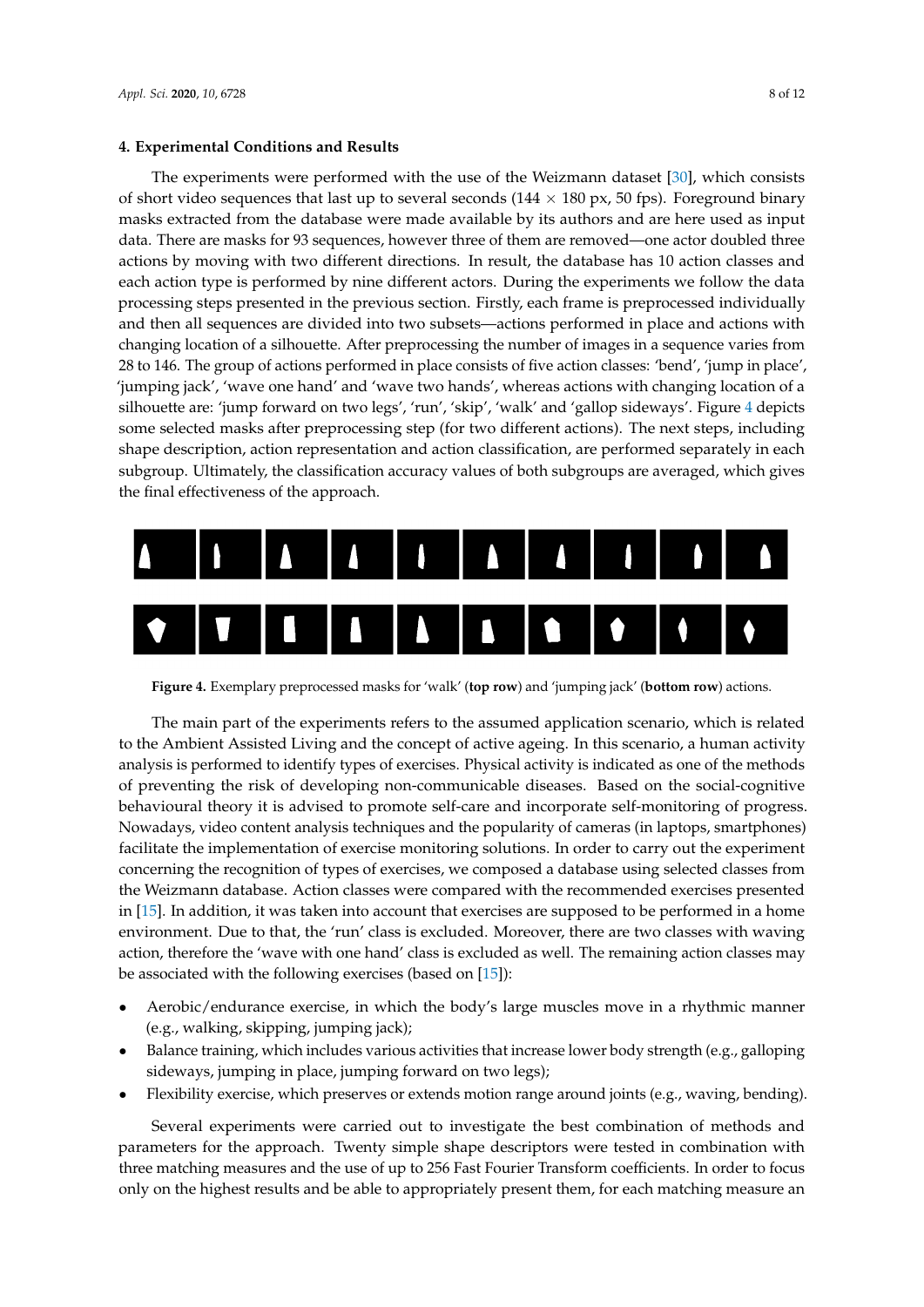experiment is performed with several tests, in which a selected simple shape descriptor and different number of coefficients are used. The results of exercise recognition are provided in Table [1.](#page-8-0) The best result is considered as the highest accuracy and the smallest action representation. The highest accuracy for actions performed in place is 100% if MBR width is used and the action representation contains 54 elements. It means that each action sequence, regardless of the number of frames, is represented using 54 Fast Fourier Transform coefficients and a representation has a form of a vector with 54 real values. The matching process can be then performed using Euclidean distance or C1 correlation. In total, 100% accuracy is also obtained for X/Y Feret, but more DFT coefficients are required. Actions with changing location of a silhouette are most successfully classified if MBR area is used and action representation contains 32 values—an accuracy of 94.44% is yielded. Again, either Euclidean distance or C1 correlation can be employed. Ultimately, the averaged correct classification rate for exercise types recognition is 97.2% (8 action classes).

<span id="page-8-0"></span>**Table 1.** Experimental results for the recognition of exercise types using 8 classes of the Weizmann dataset. The results are presented separately for actions performed in place and actions with changing location of a silhouette. The highest accuracy values are listed with the indication of the applied simple shape descriptor and the size of an action representation (given in brackets).

| 8 Classes                  | <b>Actions Performed in Place</b> | Actions with Changing Location of a Silhouette |  |
|----------------------------|-----------------------------------|------------------------------------------------|--|
| Euclidean distance         | 100.00%                           | 94.44%                                         |  |
|                            | MBR width                         | MBR area                                       |  |
|                            | (54)                              | (32)                                           |  |
| Correlation Coefficient    | $97.22\%$                         | 83.33%                                         |  |
|                            | circle variance                   | MBR perimeter                                  |  |
|                            | (48)                              | (35)                                           |  |
| C <sub>1</sub> Correlation | 100.00%                           | 94.44%                                         |  |
|                            | MBR width                         | MBR area                                       |  |
|                            | (54)                              | (32)                                           |  |

A second set of experiments concerned the use of the Weizmann database as a benchmark and the comparison of the results for 10 classes with the previous version of our approach, presented in [\[29\]](#page-11-11). The results are presented in Table [2.](#page-8-1) For actions performed in place the highest accuracy is 86.67% (MBR perimeter, 52 DFT coefficients, Euclidean distance) and for actions with changing location of a silhouette the accuracy equals 95.56% (MBR area, 33 DFT coefficients, C1 correlation). If the use of different methods and parameters for each subgroup is assumed, the averaged accuracy for the entire database is 91.12%. This outperforms our previous approach based on simple shape descriptors, that resulted in 83.3% accuracy for actions performed in place (MBR width) and 85.4% (PAM eccentricity) for the other subgroup. The averaged accuracy equalled then 84.35%, which means that the current approach improves the accuracy by nearly 7%.

<span id="page-8-1"></span>**Table 2.** Experimental results for the Weizmann dataset used as a benchmark, presented separately for actions performed in place and actions with changing location of a silhouette. The highest accuracy values are listed with the indication of the applied simple shape descriptor and the size of an action representation (given in brackets).

| <b>10 Classes</b>              | <b>Actions Performed in Place</b> | Actions with Changing Location of a Silhouette |  |
|--------------------------------|-----------------------------------|------------------------------------------------|--|
| Euclidean distance             | 86.67%                            | 91.11%                                         |  |
|                                | MBR perimeter                     | MBR area                                       |  |
|                                | (52)                              | (32)                                           |  |
| <b>Correlation Coefficient</b> | 86.67%                            | 84.44%                                         |  |
|                                | width/length ratio                | perimeter and ellipse variance                 |  |
|                                | (53)                              | (66)                                           |  |
| C1 Correlation                 | 82.22%                            | 95.56%                                         |  |
|                                | MBR perimeter                     | MBR area                                       |  |
|                                | (56)                              | (33)                                           |  |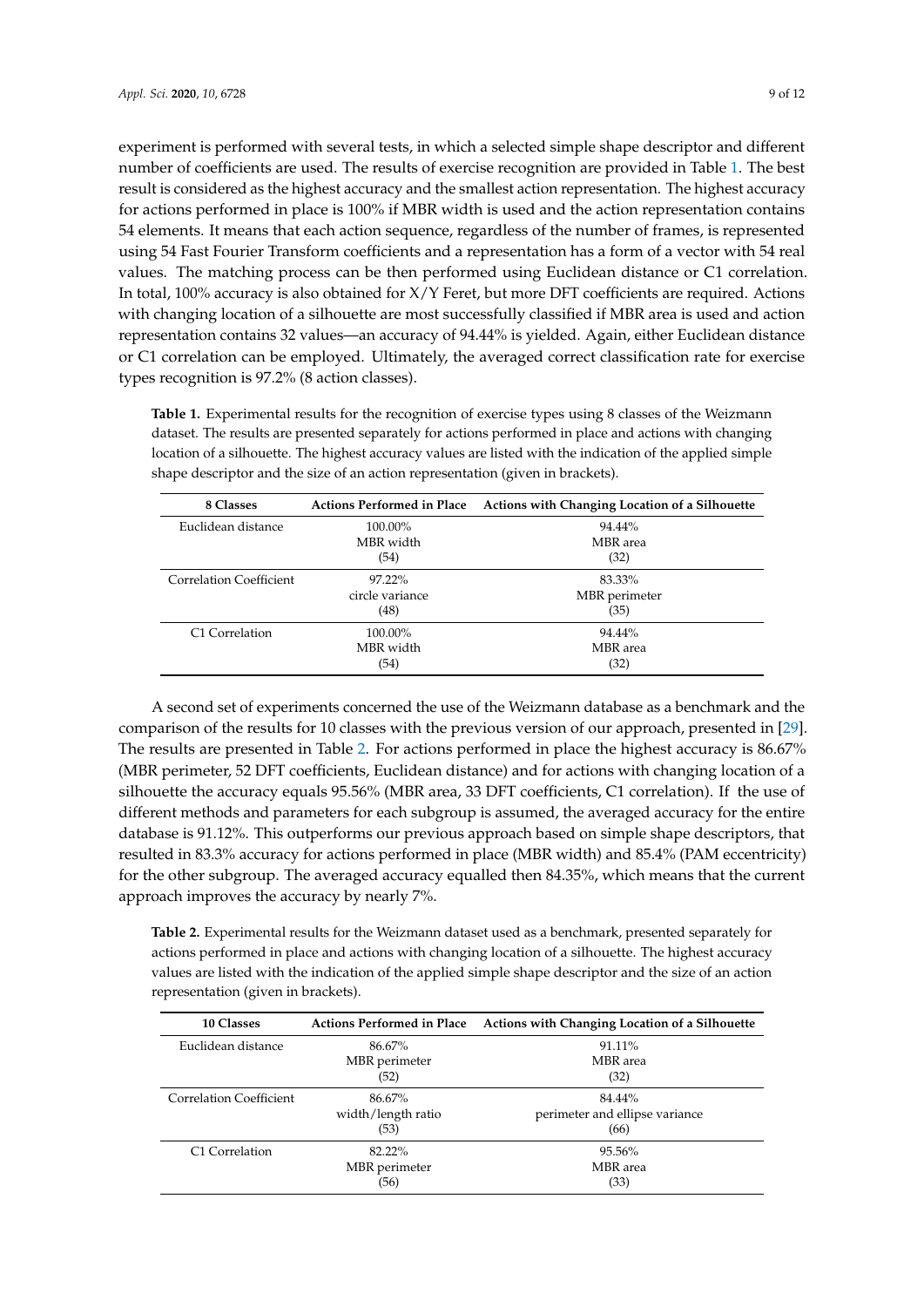#### <span id="page-9-0"></span>**5. Discussion and Conclusions**

In the second section of the paper, a description of related works is given. The methods described there, that is [\[8](#page-10-7)[–10,](#page-10-9)[23–](#page-11-5)[28\]](#page-11-10), were chosen for two main reasons—they concern action recognition and use the Weizmann database. However, the approaches used to represent a frame or a silhouette are diverse. In [\[23\]](#page-11-5) a set of rectangular patches is used to represent a shape and in [\[26\]](#page-11-8) only contour points are applied. Some researchers use various transforms, e.g., the authors of [\[24\]](#page-11-6) apply Trace transform to binarized silhouettes, while in [\[28\]](#page-11-10) the two-dimensional Fourier transform is applied to the original frames. The opposite approach is the use of cumulative silhouettes [\[8,](#page-10-7)[9\]](#page-10-8) or cumulative skeletons [\[10\]](#page-10-9). Some other techniques are dense trajectories based on salient points [\[27\]](#page-11-9) and time series [\[25\]](#page-11-7).

The approach proposed in this paper combines simple shape descriptors with the one-dimensional Fourier transform and standard leave-one-out classification procedure. Each action sequence is firstly described by a set of simple features and represented using a predefined number of Fourier coefficients. Classification is two-stage: firstly, actions are divided into two subgroups based on trajectory length, and secondly, leave-one-sequence-out cross-validation is performed. The proposed approach yields 97.2% accuracy in the assumed application scenario and 91.12% accuracy on the entire Weizmann database. The best results were obtained with the use of features based on a minimum bounding rectangle—its area, width and perimeter. These features are simple; however, if observed over time, they carry much more information about an action. Therefore, the input data can be limited to rectangular objects of interest, representing regions where silhouettes are located. These areas can be tracked over time to extract centroid locations. With these assumptions, the calculation of convex hulls may be omitted.

A comparison of some recognition rates of the proposed approach to other methods tested on the Weizmann dataset is presented in Table [3.](#page-10-14) Although our approach does not provide a perfect accuracy, it can be compared with some other solutions. It should be mentioned that the presented methods may assume other application scenarios and experimental conditions. Moreover, if we limit the number of classes, it does not always improve the results, which is proven in our experiments. When the classification of actions with changing location of a silhouette is performed for 10 classes, the highest accuracy is 95.56%, while for the limited number of classes it decreases to 94.44%. According to that, we especially refer to the results presented in [\[8](#page-10-7)[,23](#page-11-5)[,28\]](#page-11-10) that outperformed our results obtained in the experiment concerning the assumed application scenario. The authors of [\[28\]](#page-11-10) also employ spectral domain features, however these features are extracted from video frames using the two-dimensional Fourier Transform. In our approach the frames are represented using simple shape descriptors, which for each sequence are concatenated into a vector, and the one-dimensional Fourier Transform is applied. Therefore, the initial data dimensionality is lower. The descriptor proposed in [\[23\]](#page-11-5) requires the extraction of rectangular regions from a human silhouette which may be problematic in case of imperfect silhouettes. The approach proposed in [\[8\]](#page-10-7) uses accumulated silhouette representation, which requires all foreground masks from an action sequence. In our approach each foreground mask is represented separately, therefore in the case of the real-time scenario the proposed approach can be adjusted to utilise fewer frames.

The proposed approach has some advantages—it can be adapted to different action types by selecting other shape features and matching measures. Action representations are small and easy to calculate because simple algorithms are applied. Moreover, if another distinctive feature is found, instead of centroid or in addition to it, the recognition space could be narrowed in a more efficient manner and eliminate misclassifications. The use of different methods in each subgroup improves overall results. The presented version of the approach is promising; however, an improvement is needed. Our future works include experiments using other databases with larger number of classes corresponding to different exercises. Moreover, recently popular solutions based on deep learning will be tested as well.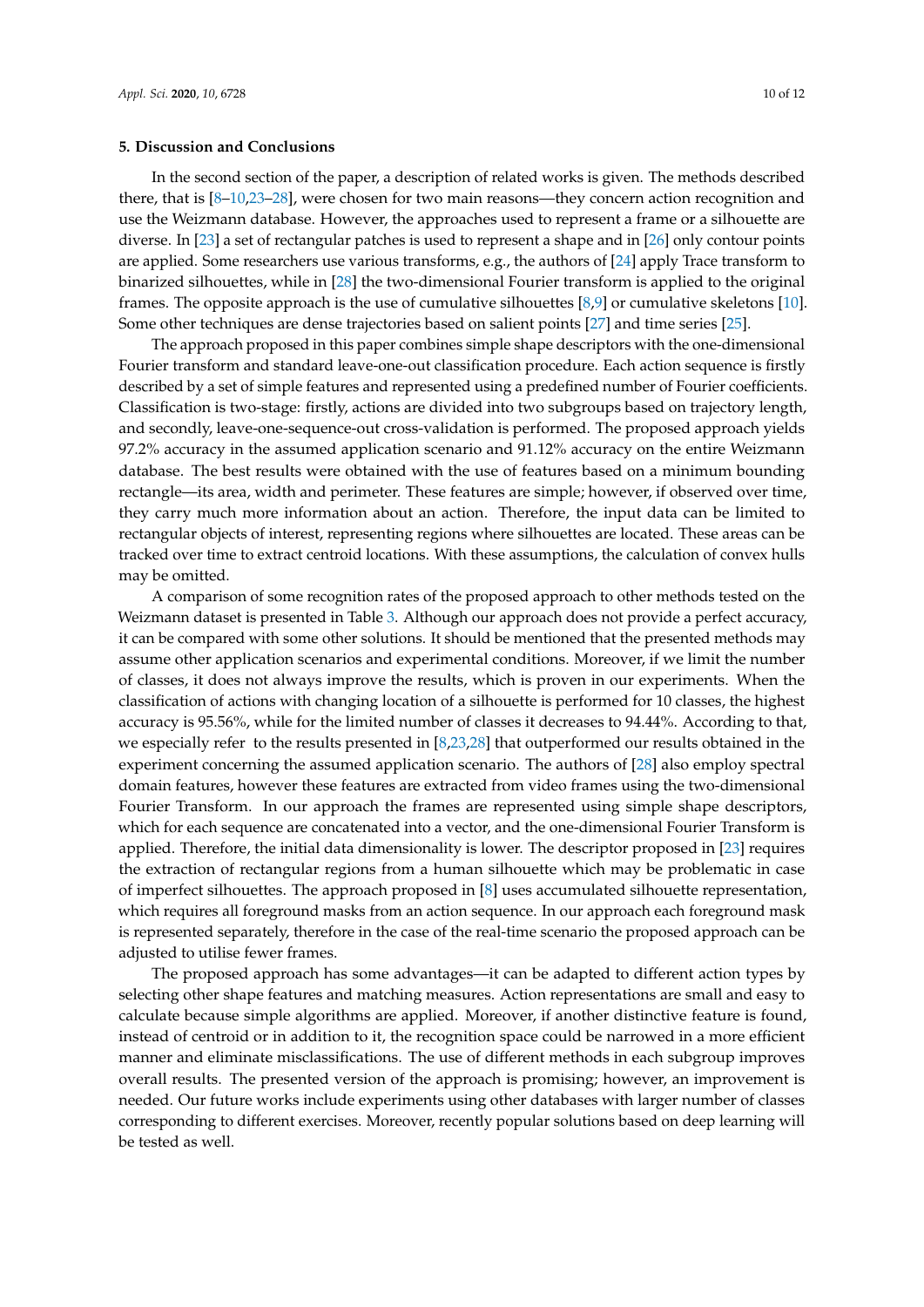| Reference | <b>Number of Actions</b> | Accuracy |
|-----------|--------------------------|----------|
| [28]      | 10                       | 100%     |
| [23]      | 9 (without skip)         | 100%     |
| [8]       | 10 (93 videos)           | 98.24%   |
| Proposed  | 8                        | 97.20%   |
| [9]       | 10                       | 96.64%   |
| [24]      | 10                       | 95.42%   |
| [26]      | 10                       | 93.50%   |
| Proposed  | 10                       | 91.12%   |
| [25]      | 10                       | 89.00%   |
| [10]      | 10                       | 87.52%   |
| [27]      | 10                       | 78.88%   |

<span id="page-10-14"></span>**Table 3.** Comparison of recognition rates obtained on the Weizmann database (cited methods are explained in Section [2.](#page-1-0) Related works).

**Author Contributions:** Conceptualization, K.G. and D.F.; methodology, K.G.; software, K.G., validation, K.G. and D.F.; investigation, K.G.; writing—original draft preparation, K.G.; writing—review and editing, K.G. and D.F.; visualization, K.G.; supervision, D.F. All authors have read and agreed to the published version of the manuscript.

**Funding:** This research received no external funding.

**Conflicts of Interest:** The authors declare no conflict of interest.

#### **References**

- <span id="page-10-0"></span>1. Vishwakarma, S.; Agrawal, A. A survey on activity recognition and behavior understanding in video surveillance. *Vis. Comput.* **2013**, *29*, 983–1009. [\[CrossRef\]](http://dx.doi.org/10.1007/s00371-012-0752-6)
- <span id="page-10-1"></span>2. Herath, S.; Harandi, M.; Porikli, F. Going deeper into action recognition: A survey. *Image Vis. Comput.* **2017**, *60*, 4–21. [\[CrossRef\]](http://dx.doi.org/10.1016/j.imavis.2017.01.010)
- <span id="page-10-2"></span>3. Bobick, A.; Davis, J. The recognition of human movement using temporal templates. *IEEE Trans. Pattern Anal. Mach. Intell.* **2001**, *23*, 257–267. [\[CrossRef\]](http://dx.doi.org/10.1109/34.910878)
- <span id="page-10-3"></span>4. Yilmaz, A.; Shah, M. Actions sketch: A novel action representation. In Proceedings of the 2005 IEEE Computer Society Conference on Computer Vision and Pattern Recognition (CVPR'05), San Diego, CA, USA, 20–25 June 2005; Volume 1, pp. 984–989.
- <span id="page-10-4"></span>5. Laptev, I. On Space-Time Interest Points. *Int. J. Comput. Vis.* **2005**, *64*, 107–123. [\[CrossRef\]](http://dx.doi.org/10.1007/s11263-005-1838-7)
- <span id="page-10-5"></span>6. Baysal, S.; Kurt, M.C.; Duygulu, P. Recognizing Human Actions Using Key Poses. In Proceedings of the 2010 20th International Conference on Pattern Recognition, Istanbul, Turkey, 23–26 August 2010; pp. 1727–1730.
- <span id="page-10-6"></span>7. Chaaraoui, A.A.; Climent-Pérez, P.; Flórez-Revuelta, F. Silhouette-based human action recognition using sequences of key poses. *Pattern Recognit. Lett.* **2013**, *34*, 1799–1807. [\[CrossRef\]](http://dx.doi.org/10.1016/j.patrec.2013.01.021)
- <span id="page-10-7"></span>8. Al-Ali, S.; Milanova, M.; Al-Rizzo, H.; Fox, V.L., Human Action Recognition: Contour-Based and Silhouette-Based Approaches. In *Computer Vision in Control Systems-2: Innovations in Practice*; Favorskaya, M.N., Jain, L.C., Eds.; Springer International Publishing: Cham, Switzerland, 2015; pp. 11–47. [\[CrossRef\]](http://dx.doi.org/10.1007/978-3-319-11430-92)
- <span id="page-10-8"></span>9. Vishwakarma, D.; Dhiman, A.; Maheshwari, R.; Kapoor, R. Human Motion Analysis by Fusion of Silhouette Orientation and Shape Features. *Procedia Comput. Sci.* **2015**, *57*, 438–447. [\[CrossRef\]](http://dx.doi.org/10.1016/j.procs.2015.07.515)
- <span id="page-10-9"></span>10. Mliki, H.; Rabàa, Z.; Mohamed, H. Human action recognition based on discriminant body regions selection. *Signal Image Video Process.* **2018**, *12*, 845–852. [\[CrossRef\]](http://dx.doi.org/10.1007/s11760-017-1227-z)
- <span id="page-10-10"></span>11. Yao, G.; Lei, T.; Zhong, J. A review of Convolutional-Neural-Network-based action recognition. *Pattern Recognit. Lett.* **2019**, *118*, 14–22. [\[CrossRef\]](http://dx.doi.org/10.1016/j.patrec.2018.05.018)
- <span id="page-10-11"></span>12. World Health Organization. Active Ageing: A Policy Frame-Work. 2002. Available online: [http://www.](http://www.who.int/ageing/publications/active_ageing/en/) [who.int/ageing/publications/active\\_ageing/en/](http://www.who.int/ageing/publications/active_ageing/en/) (accessed on 15 July 2020).
- <span id="page-10-12"></span>13. Ross, R.; Blair, S.; Arena, R.; Church, T.; Després, J.P.; Franklin, B.; Kaminsky, L.; Levine, B.; Lavie, C.; Myers, J.; et al. Importance of Assessing Cardiorespiratory Fitness in Clinical Practice: A Case for Fitness as a Clinical Vital Sign: A Scientific Statement From the American Heart Association. *Circulation* **2016**, *134*, e653–e699. [\[CrossRef\]](http://dx.doi.org/10.1161/CIR.0000000000000461)
- <span id="page-10-13"></span>14. Lachman, M.; Lipsitz, L.; Lubben, J.E.; Castaneda-Sceppa, C.; Jette, A.M. When Adults Don't Exercise: Behavioral Strategies to Increase Physical Activity in Sedentary Middle-Aged and Older Adults. *Innov. Aging* **2018**, *2*, igy007. [\[CrossRef\]](http://dx.doi.org/10.1093/geroni/igy007)